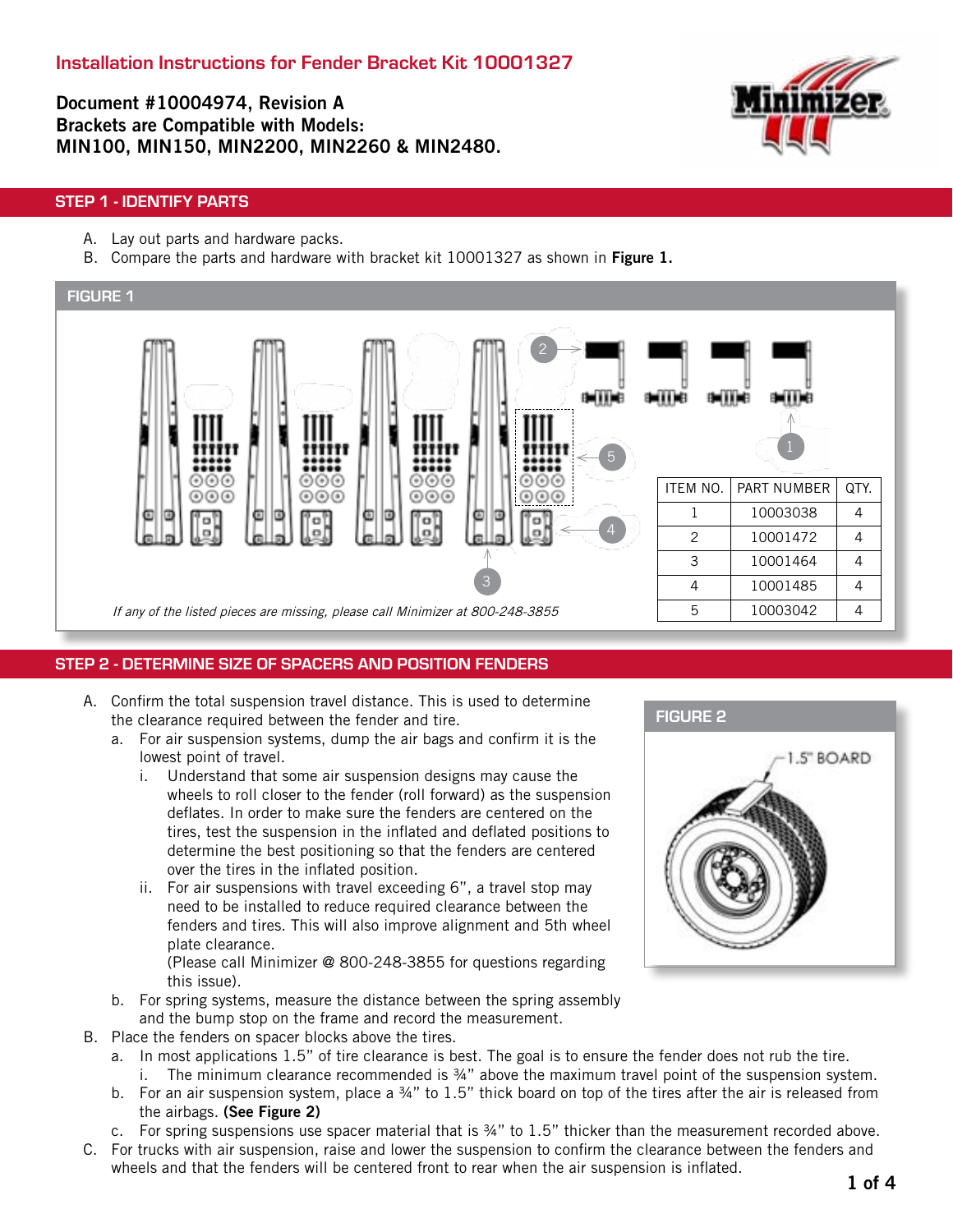# Document #10004974, Revision A Brackets are Compatible with Models: MIN100, MIN150, MIN2200, MIN2260 & MIN2480.



### STEP 3 - POSITION BRACKETS AND REVIEW MUDFLAP CONFIGURATION

- A. With the fenders in position, mark and test fit the brackets where they will attach to the frame.
- B. If possible, use existing bolt holes in the frame to attach.

Tip: It is common for the front bracket to align with the existing quarter fender holes and the rear bracket to align with the holes left from the mud flap hanger.

- C. If possible, position the mounting brackets low on the fender so they are no more than 15" from the bottom. (See Figure 3)
	- a. Brackets mounted 8-12" from the edge is optimal.
	- b. The goal is to reduce the risk of the leading edge of the fender from blowing back against the tire during high wind.

Tip: If the front fender bracket is mounted higher than 15", refer to the link below for further suggestions on adding additional support <http://www.minimizer.com/instructions.html>

#### NOTES:

- In some applications the rear fender will tuck inside the mud flap hanger as shown in Figure 4. This is the recommended configuration.
- Minimizer recommends using a separate hanger to hold the mudflap that is independent from the fender assembly.
- If a mudflap attached to a lighted fender is backed over, the fender and mounting brackets may be damaged.
- If there is no other option but to attach mudflaps to the fender, best practice is to cut vertical slots in the mudflap (in line with the mounting holes) to allow it to break away from the fender.

Warning: Attaching a mudflap to the bottom of a lighted fender as shown in Figure 5 will void manufacturer's warranty.

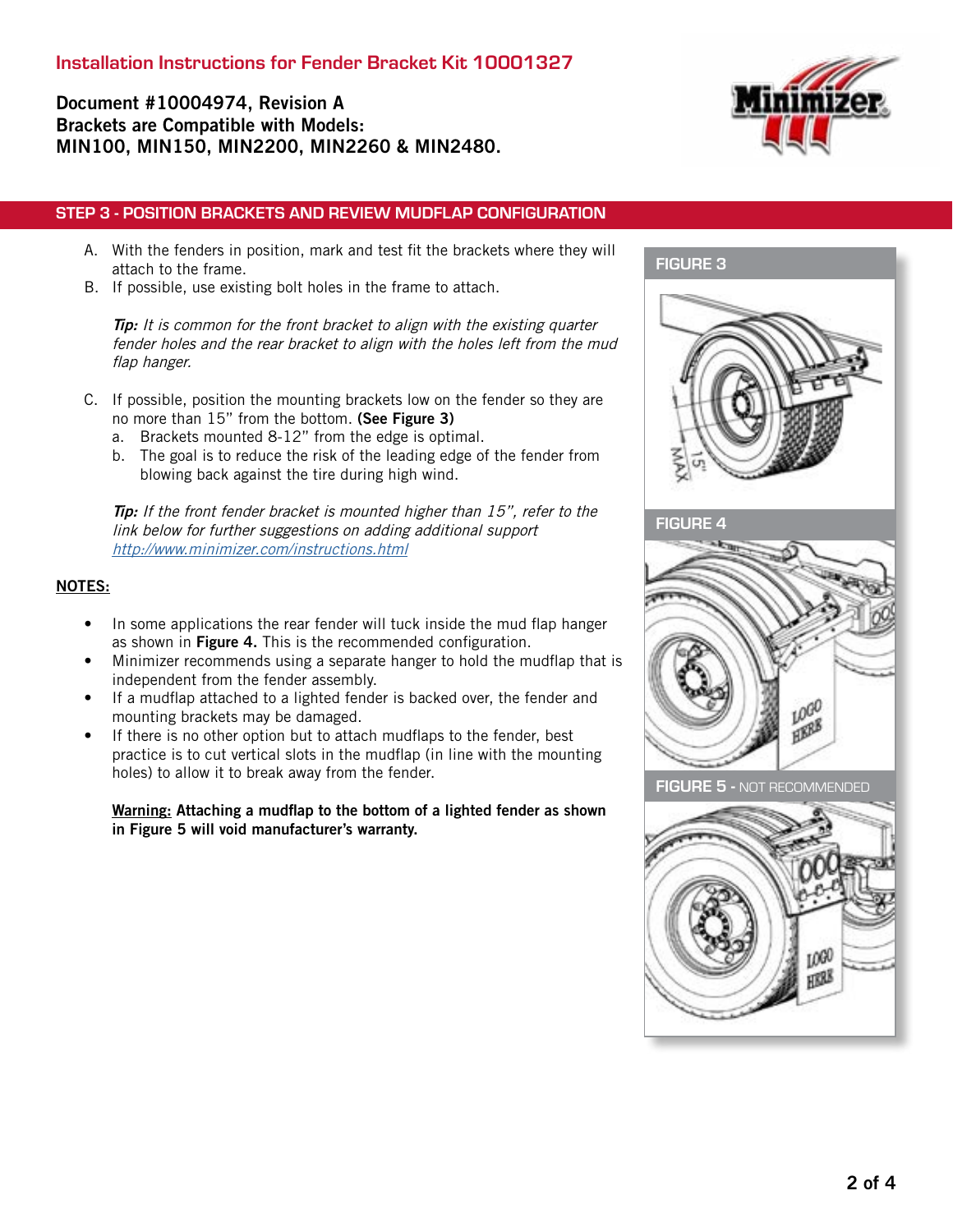# Installation Instructions for Fender Bracket Kit 10001327

# Document #10004974, Revision A Brackets are Compatible with Models: MIN100, MIN150, MIN2200, MIN2260 & MIN2480.



- Round spacers are supplied to hold the (10001472) swivel bracket away from the frame when needed. In some cases, frame components may interfere with the required bracket location and require a spacer. (See Figure 6)
- USE SPACERS ONLY WHEN NECESSARY! The ideal installation is to mount the (10001472) swivel bracket directly to the frame using no spacers.
- If using the mounting hole inside the pipe of the swivel bracket, the excess flat steel may be trimmed off to provide a cleaner look.



## STEP 4 - ATTACH BRACKETS TO TRUCK FRAME

A. Once the brackets are in position with the fender, tighten the 5/8" x 4-1/2" bolt that goes through the (10001472) swivel bracket to attach the swivel securely to the frame. (See Figure 7) a. Recommended torque is 160-170 ft-lbs.

#### STEP 5 - ASSEMBLE BRACKETS

- A. Place four 5/16" x 3" bolts through the (10001464) poly bracket and the (10001485) backing block to clamp the (10001472) swivel. (See Figure 8)
	- a. Make sure the pipe of the (10001472) is fully inserted in the poly parts.
- B. Install the nuts finger tight and align the bracket to the fender.
- C. Tighten the four bolts evenly as described below.
	- a. Do not completely tighten one corner of the backing block before moving to the next corner. Tighten each nut 30%-50% and move to the next nut following the pattern shown in Figure 9.
	- b. Repeat the tightening pattern 2-3 times until backing block is flush against the (10001464) poly bracket.
	- c. Recommended torque is 10-15 ft-lbs.
		- i. ALWAYS SPIN THE NUT AND HOLD THE HEAD STATIONARY.
		- ii. DO NOT EXCEED RECOMMENDED TORQUE OR EMBED THE BOLT HEAD IN THE BRACKET. THIS WILL VOID MANUFACTURERS WARRANTY. For further details, refer to the link below <https://www.youtube.com/watch?v=lB4apbSEckI&t=15s>